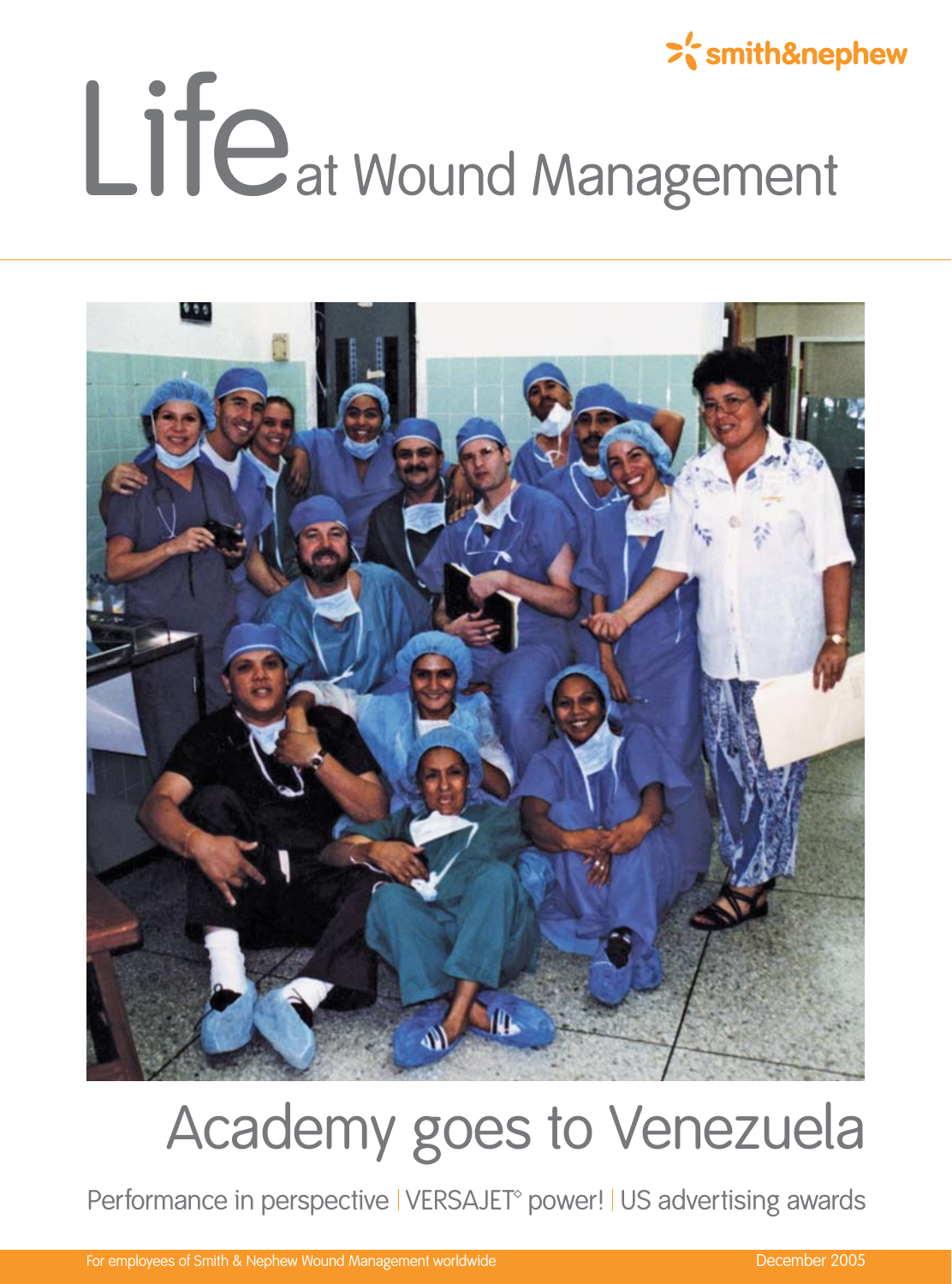# World Walk takes Ac

The Spanish wording on the World Walk logo, right, translates into the organisation's basic philosophy of why it works for the poor: "Because we are not a race of angels."

An American doctor is using Wound Management's web-accessible curriculum to promote wound prevention and healing across the developing world

Lower extremity wound specialist Dr Neil Donohue works full time at three hospital-based wound centres in Philadelphia, US. He is also the founder and President of charitable organisation the World Walk Foundation.

World Walk is an international group of volunteer podiatric surgeons, orthopaedic surgeons, medical

*' My role in a place like Venezuela is to expand the knowledge and surgical skills of the doctors, nurses and medical students so that they acquire a vision for wound healing and limb preservation, rather than seeing amputation as the only option.'*

doctors, plastic surgeons, nurses, anaesthetists and physical therapists specialising in diseases and deformities of the lower extremity, especially those linked to diabetes and congenital abnormalities, such as clubfoot. It takes an active role in reducing podiatric problems worldwide by developing a series of centres of excellence, along with a healthcare model that is both universally applicable and available to all.

In July, Dr Donohue travelled to Venezuela to continue the World Walk lecture series, which attracted medical staff and students from across South America who were keen to learn about the principles of modern wound prevention and healing. He said: "My role in a place like Venezuela is to expand the knowledge and surgical skills of the doctors, nurses and medical students so that they acquire a vision for wound healing and limb preservation, rather than seeing amputation as the only option.



"That's why I was so excited when Smith & Nephew offered online access to its Global Wound Academy, a web-accessible curriculum on wound healing that's constantly being updated and expanded. It's a tremendous body of knowledge that covers everything from the modern, fundamental principles of cellular and molecular biology through to clinical aspects of wound healing. Not surprisingly, when I delivered my presentation about this new curriculum, the reaction of the Venezuelan audience was tremendous – they were thrilled!"



To learn more about the Global Wound Academy go to www.globalwoundacademy.com



The interactive learning zone expands knowledge of wound management



Demonstration of a cyber consultation between Philadelphia, US, and Barinas, Venezuela